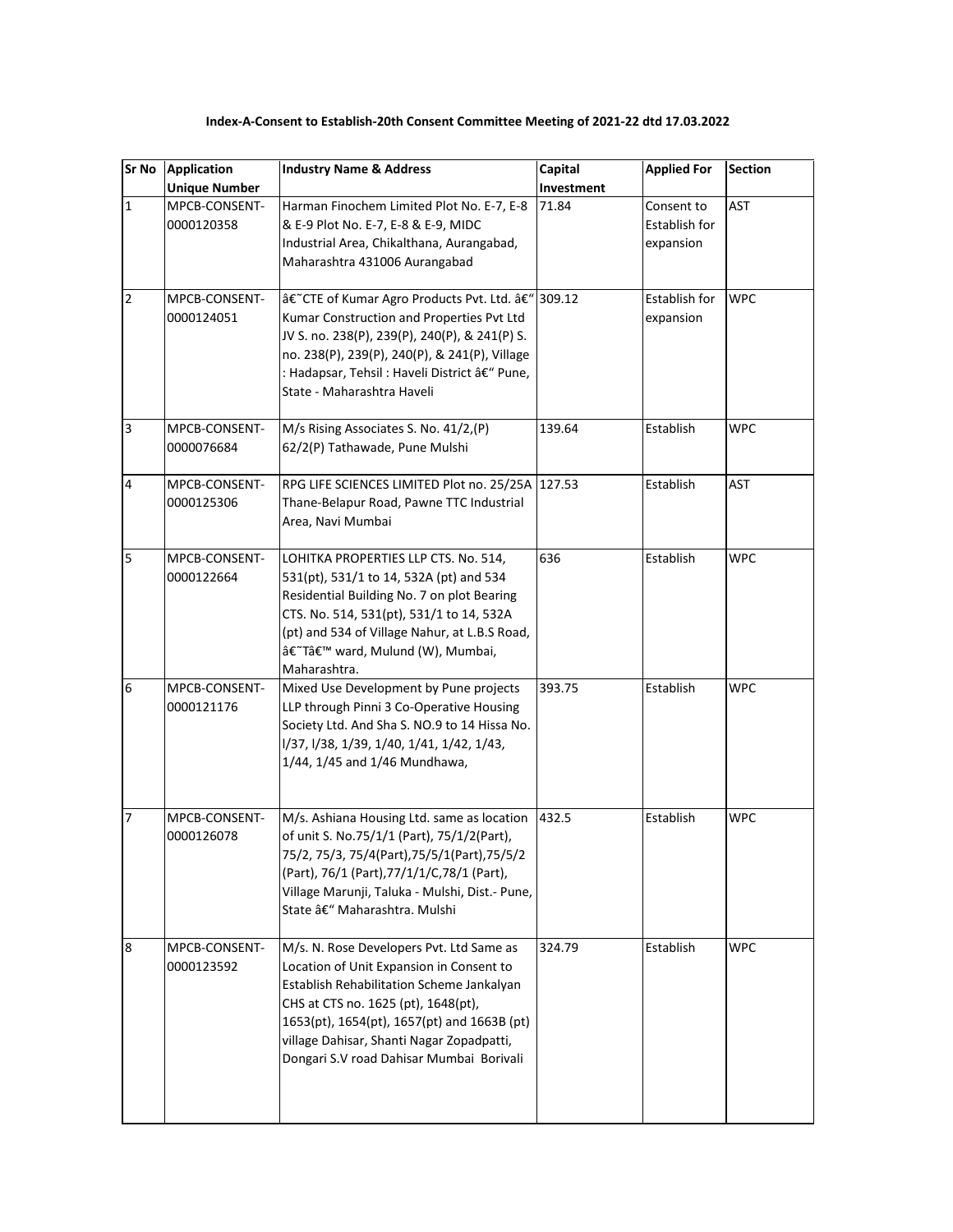| $\overline{9}$ | MPCB-CONSENT-<br>0000125975 | Nirmal Shah & Deepak Shah 260/10<br>Matunga East                                                                                                                                                                                                                                                                    | 180     | Establish               | <b>WPC</b> |
|----------------|-----------------------------|---------------------------------------------------------------------------------------------------------------------------------------------------------------------------------------------------------------------------------------------------------------------------------------------------------------------|---------|-------------------------|------------|
| 10             | MPCB-CONSENT-<br>0000125012 | Residential cum Commercial project at old<br>survey no 108 & new N. no. 73<br>H.no.1,2,3,4,5,7,8 at villag old survey no 108<br>& new N. no. 73 H.no.1,2,3,4,5,7,8 at old<br>survey no 108 & new N. no. 73<br>H.no.1,2,3,4,5,7,8 at village Owale,<br>Ghodbunder road, tal. & dist. Thane (W),<br>Maharashtra Thane | 157     | Establish               | <b>WPC</b> |
| 11             | MPCB-CONSENT-<br>0000125677 | M/s. Satral Chemicals Pvt. Ltd. Gat No.<br>131/4, 131/5, 131/6 At Gadadhe Akhada<br>Post. Chinchale, pincode 413705 Rahuri                                                                                                                                                                                          | 150     | Establish               | <b>WPC</b> |
| 12             | MPCB-CONSENT-<br>0000126586 | M/s. ACG Universal Capsules Pvt. Ltd., Plot<br>No-20, Sector-13 AURIC -Shendra<br>Aurangabad                                                                                                                                                                                                                        | 609     | Consent to<br>Establish | <b>AST</b> |
| 13             | MPCB-CONSENT-<br>0000126243 | <b>GAMMA CONSTRUCTIONS PVT. LTD. &amp;</b><br>NATHAN PROPERTIES PVT. LTD. CTS No. 189<br>A/C Village Tungwe, Development of IT/ITES<br>(Commercial) Building bearing CTS No. 189<br>A/C Village Tungwe, Saki Vihar road, L<br>Ward, Kurla, Mumbai 400072 Kurla                                                      | 350     | Establish               | <b>WPC</b> |
| 14             | MPCB-CONSENT-<br>0000126155 | Employees' State Insurance Corporation,<br>Ministry of Labour & Employment,<br>Government of India Butibori Industrial<br>Area                                                                                                                                                                                      | 19827.3 | Consent to<br>Establish | <b>PSO</b> |
| 15             | MPCB-CONSENT-<br>0000124183 | KAYGAON PAPER MILLS PVT LTD GUT 184<br><b>KAYGAON GANGAPUR</b>                                                                                                                                                                                                                                                      | 10.6082 | Establish               | <b>WPC</b> |